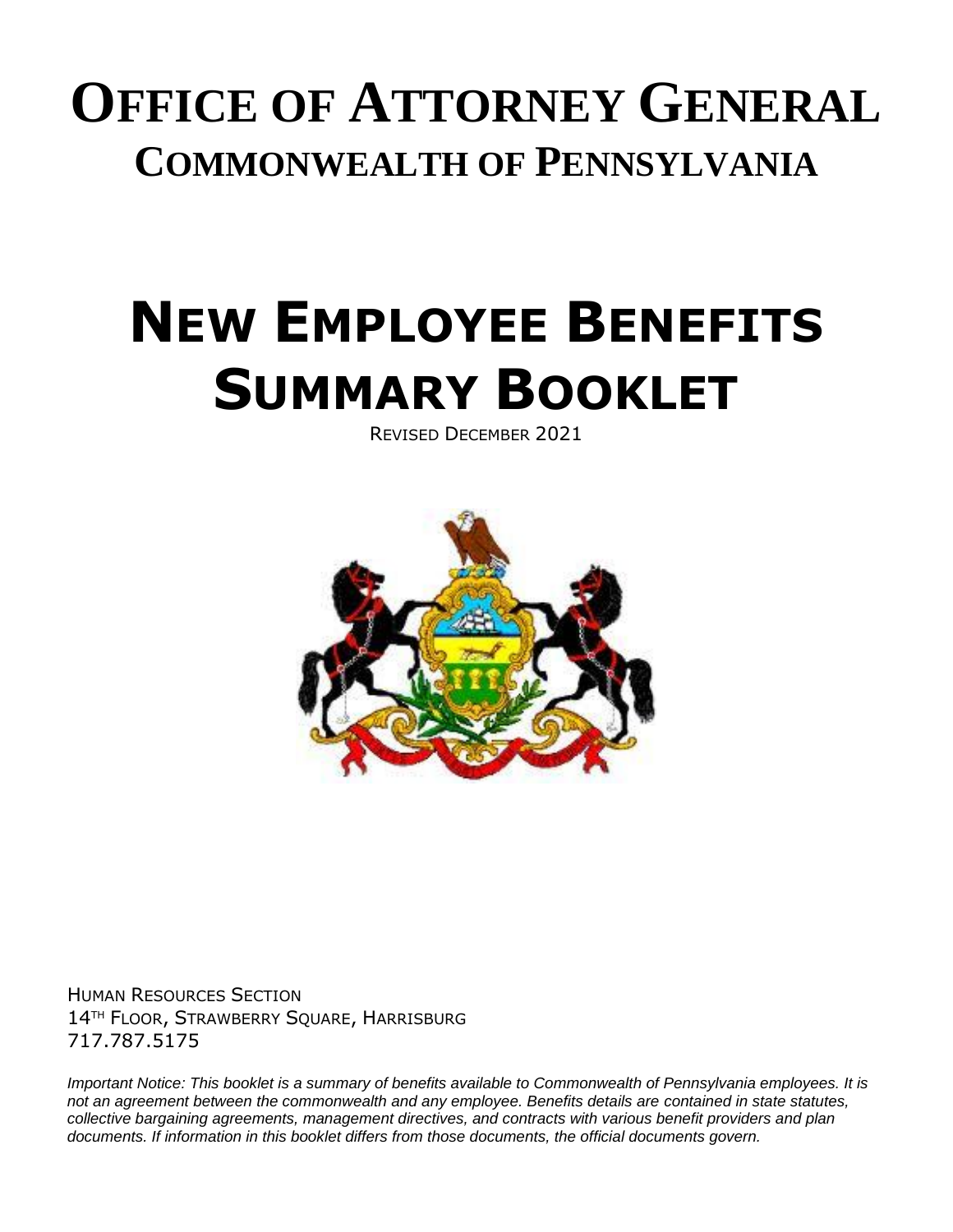**Medical Plan Options, Coverage, and Contributions (Active Employee Health Plan – administered by the Pennsylvania Employees' Benefit Trust Fund [PEBTF]):**

- Preferred Provider Organization (PPO) Choice PPO (Aetna) or Basic PPO (Highmark)
	- $\circ$  Allows the member to receive care from any in-network physician or facility. Primary Care Physicians and referrals are not needed.
	- $\circ$  Choice PPO annual deductible of \$400 single/\$800 family
		- Additional biweekly cost (in addition to percentage listed below) \$13.33 single/\$34.38 family
	- $\circ$  Basic PPO annual deductible of \$1,500 single/\$3,000 family
	- $\circ$  Deductible only applies to specific services (x-rays, surgery, blood draws at a facility other than Quest or LabCorp, etc.)
	- o Regular and specialist doctor visits are only subject to co-pay
	- $\circ$  Co-pays \$20 PCP; \$45 Specialist; \$50 Urgent Care; \$200 ER (waived if admitted)
	- $\circ$  Out-of-network providers can be used, but fees are subject to the annual deductible before any plan payments will be made.
- Health Maintenance Organization (HMO) PEBTF Custom HMO (Aetna or Geisinger, depending on county of residence)
	- $\circ$  A Primary Care Physician (PCP) must be selected. The HMO requires that the member obtain a referral from a PCP before receiving care from an in-network specialist.
	- o No in-network deductibles.
	- o Co-pays \$5 PCP; \$10 Specialist; \$50 Urgent Care; \$150 ER (waived if admitted)
	- o Out-of-network benefits are not available.
- Employees may enroll effective on their first day of employment.
- Employees enrolled in coverage contribute a percentage of their biweekly gross base salary toward medical and supplemental benefits, no matter what plan is chosen.
- Employees may participate in the Get Healthy program to reduce the percentage of their biweekly gross base salary which is paid each pay period.
	- o July 1, 2019 through June 30, 2023
		- 2.5% with Get Healthy waiver
		- **5% without Get Healthy waiver**
- For the first 90 days of employment, employees may add dependents at an additional biweekly cost.
	- $\circ$  PEBTF Custom HMO \$382.29
	- o Choice PPO and Basic PPO \$366.40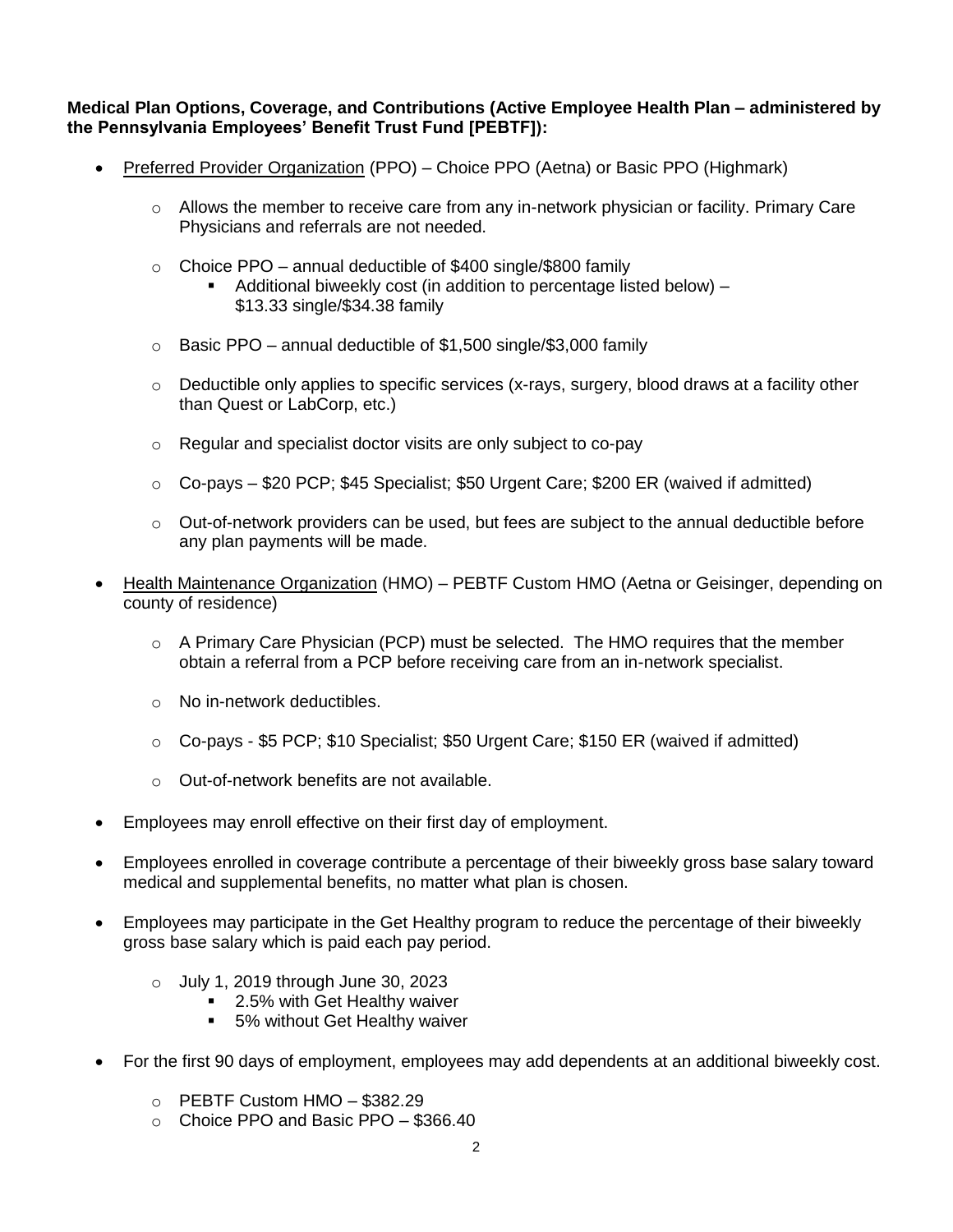- After 90 days of employment, the dependent buy-up is removed. For example, an employee starting on January 25, 2021, would no longer pay the dependent buy-up effective on April 25, 2021.
- If a spouse is eligible for medical coverage through their employer, they must take that coverage as primary coverage. They can be covered on the employee's plan as secondary/supplemental coverage.
- Employees may enroll and add dependents at any time throughout the year without a qualifying life event.
- There is an open enrollment period held in the fall, when changes can be made to an employee's plan, dependents can be removed, or coverage may be declined without a qualifying event. The changes would take effect on January  $1<sup>st</sup>$  of the following year.
- Each plan is supported by DMEnsion, a company that provides durable medical equipment such as prosthetics, orthotics, crutches, wheelchairs, oxygen, etc. This is automatically included in the medical coverage and there is no need for a separate enrollment to receive these benefits.
- Optum provides mental health and substance abuse treatment services to all employees enrolled in medical coverage.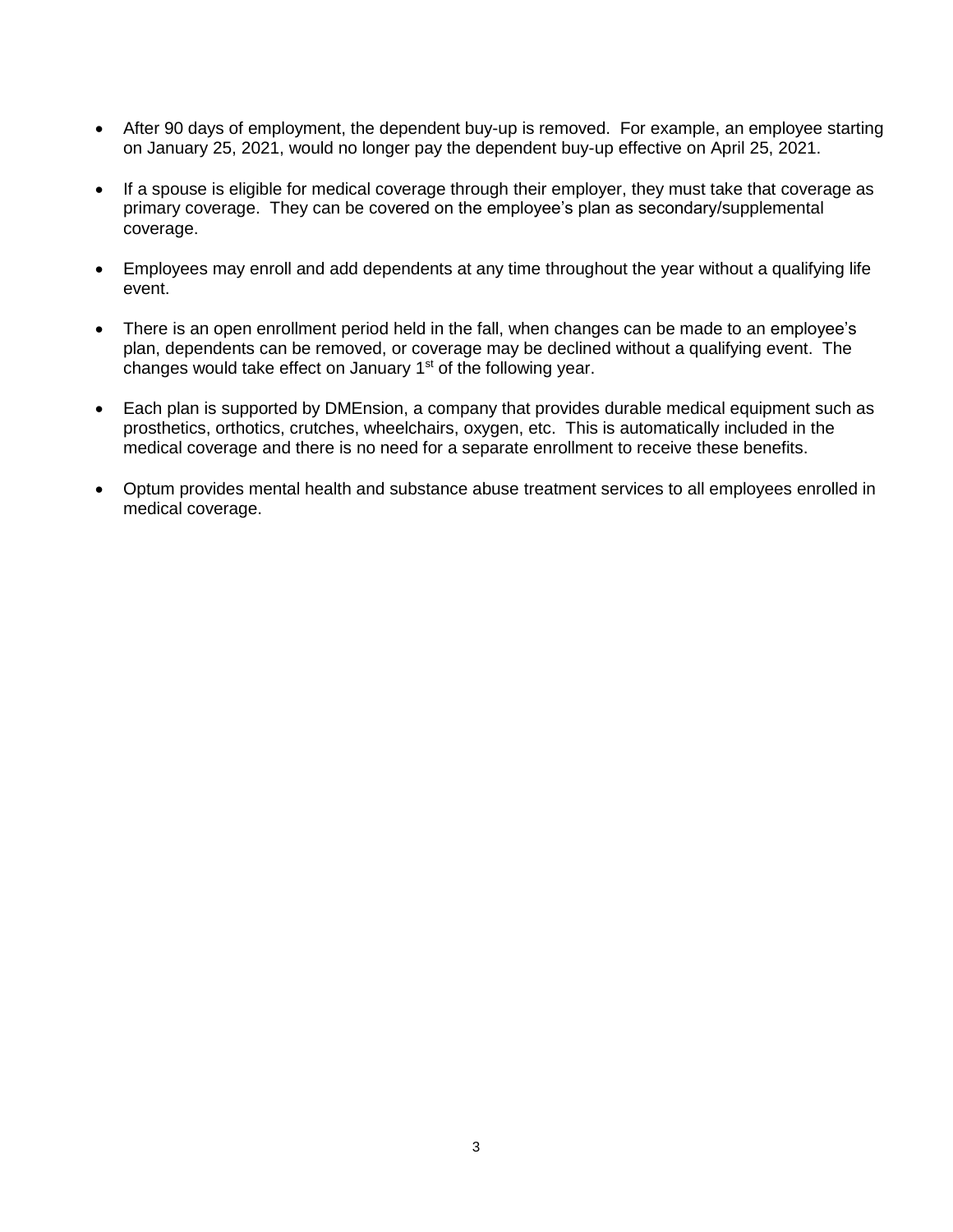# **Prescription Drug Coverage (CVS Caremark):**

- Although the coverage is through CVS Caremark, other in-network pharmacies may be used.
- For the first 90 days of employment, prescription drug coverage can be purchased at an additional biweekly cost.
	- o \$84.87 single coverage
	- o \$210.54 family coverage
- After 90 days of employment, the buy-up is removed and the coverage cost is included in the medical coverage cost.
- Coverage is based on a three-tier plan that uses a list of generic and brand name drugs to determine the co-pay.
	- o 2022 Costs
		- Retail 30 Days
			- $\Diamond$  Generic \$15
			- $\lozenge$  Preferred Brand \$40\*
			- Non-Preferred Brand \$80\*
		- CVS & Mail Order 90 Days
			- $\lozenge$  Generic \$22.50
			- $\Diamond$  Preferred Brand \$60\*
			- Non-Preferred Brand \$120\*
		- Rite Aid 90 Days
			- $\circ$  Generic \$30
			- $\Diamond$  Preferred Brand \$80\*
			- Non-Preferred Brand \$160\*
	- o \*Plus cost difference between brand and generic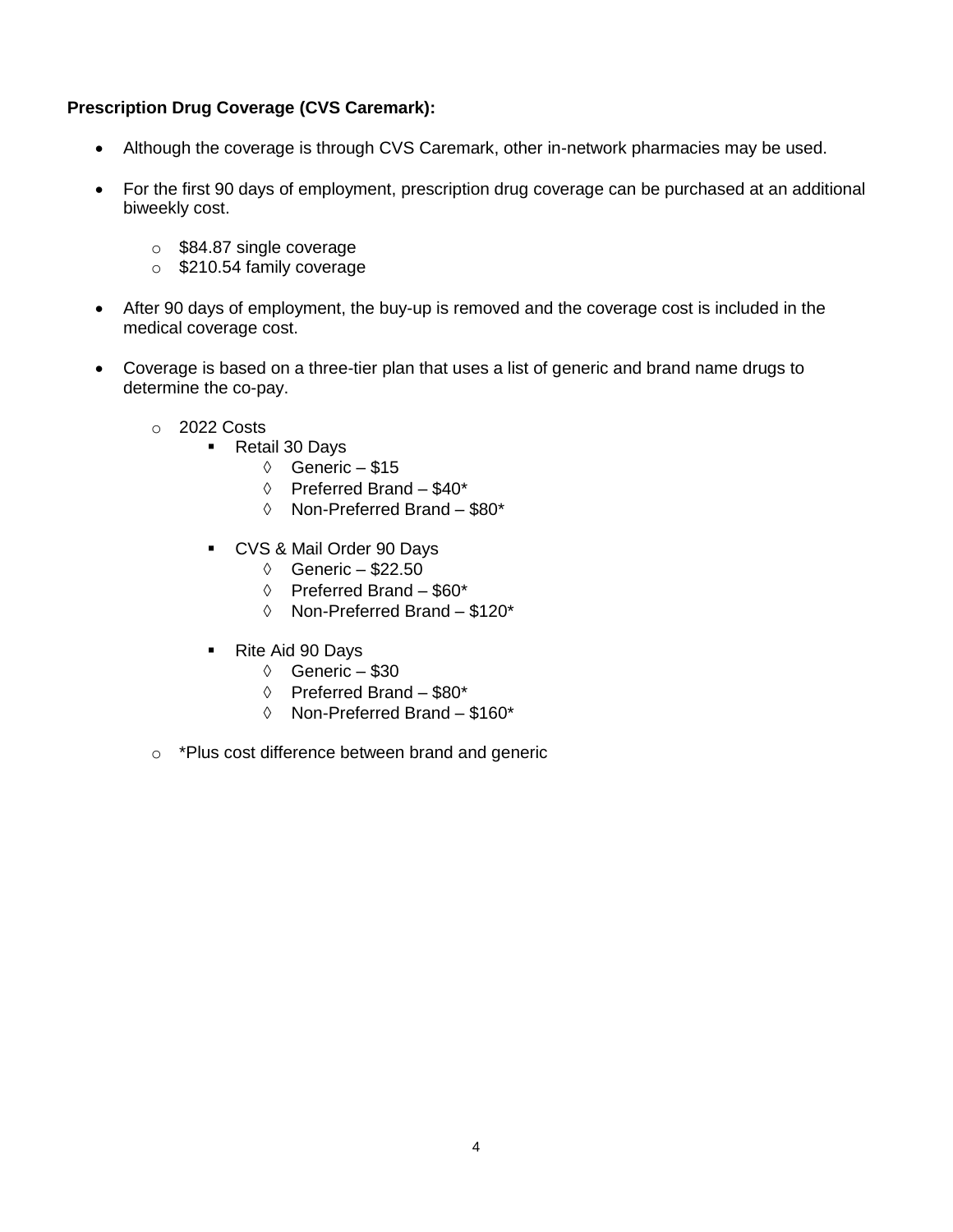#### **Supplemental Health Benefits:**

- Provided at no extra cost after 90 days of employment.
- Dental (United Concordia [UCCI] Advantage Plus Network)
	- $\circ$  The plan pays for up to \$1,500 of dental work per person per calendar year with participating providers.
	- $\circ$  It covers 100% of diagnostic services and preventive care with no co-payment. There will be more savings in out-of-pocket costs when a participating dentist is used.
	- o Basic work (i.e., fillings and root canals) is typically covered at 90% after a \$50 deductible. Major work (i.e., crowns and dentures) typically is covered at 60% after a \$50 deductible.
	- o Orthodontic lifetime maximum is \$1,750 per person.
- Vision (National Vision Administrators [NVA])
	- $\circ$  Benefits cover one routine eye exam and glaucoma test every 365 days with participating providers.
	- $\circ$  The plan also provides the employee and his/her enrolled dependents with an allowance for lenses or contact lenses every 12 months; frames every 24 months.
- Hearing Aid (PEBTF)
	- $\circ$  The plan covers one hearing aid per ear every 36 months (1,095 days).
	- o Monaural hearing aids are covered up to \$900.
	- o Binaural hearing aids are covered up to \$1,800.
	- o BiCROS and CROS hearing aids are covered up to \$2,400.
- Insurance cards will be mailed for each benefit, with the exception of the hearing aid. If the cards are not received within 30 days of enrollment, contact the PEBTF directly at 1-800-522-7279.

#### **Health Care Flexible Spending Account (FSA):**

- The Health Care FSA is an account that lets you reduce your taxable income by setting aside pretax funds for out-of-pocket health care expenses. Expenses covered include health plan deductibles, prescription drug copays, costs for medical equipment such as crutches and bandages, over-the-counter medications like paid relief and allergy products, and more.
- Sign up at www.fsa.oa.gov.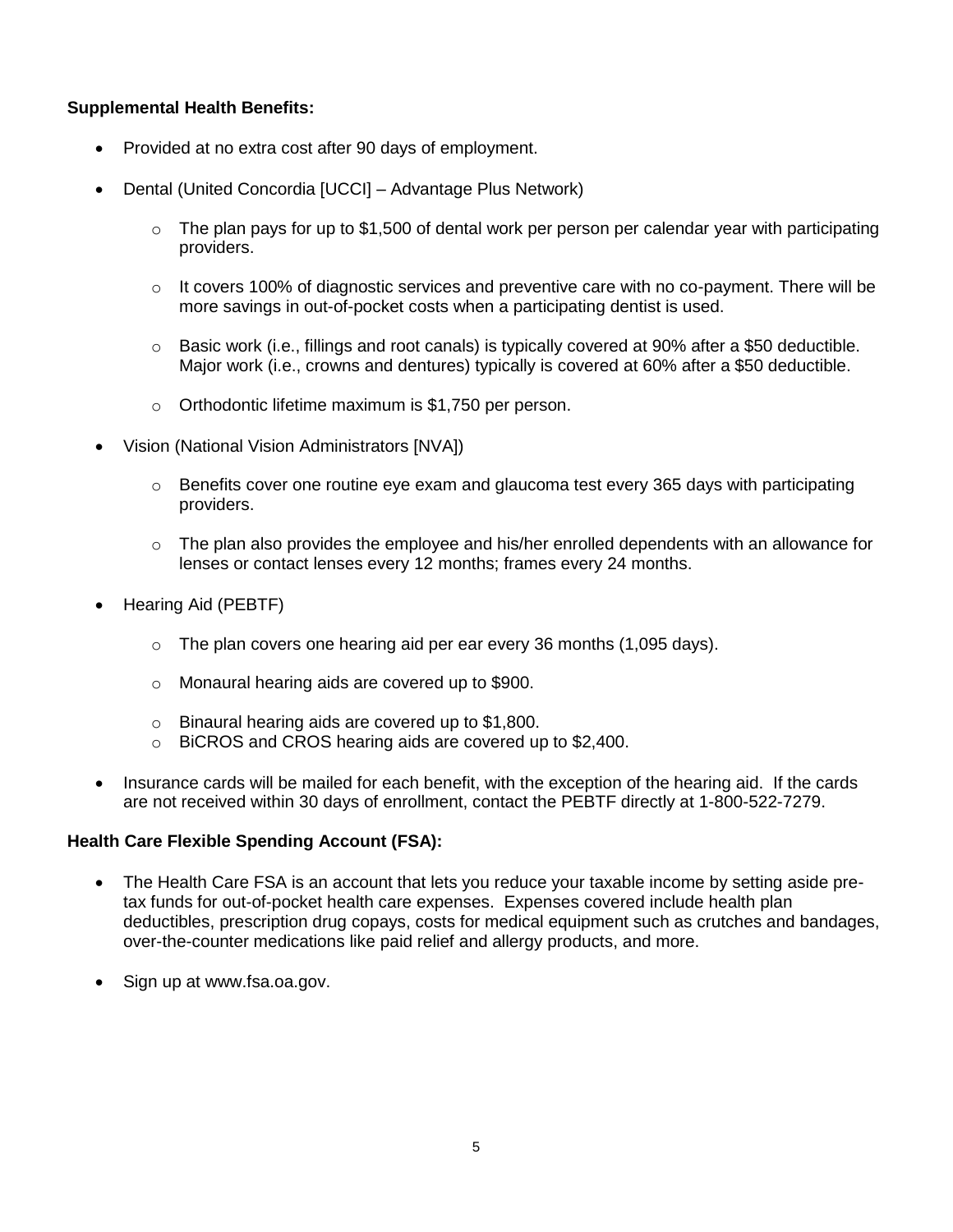#### **State Employee Assistance Program:**

 The State Employee Assistance Program (SEAP) is a free, confidential assessment and referral service available to you and your family 24/7 to help you deal with emotional or family concerns, alcohol or drug abuse, depression and other behavioral health matters, or financial and legal issues. The majority of commonwealth employees are eligible for SEAP. You are eligible for SEAP from your first day of employment, whether or not you enroll in medical coverage. To access SEAP services, call 800.692.7459.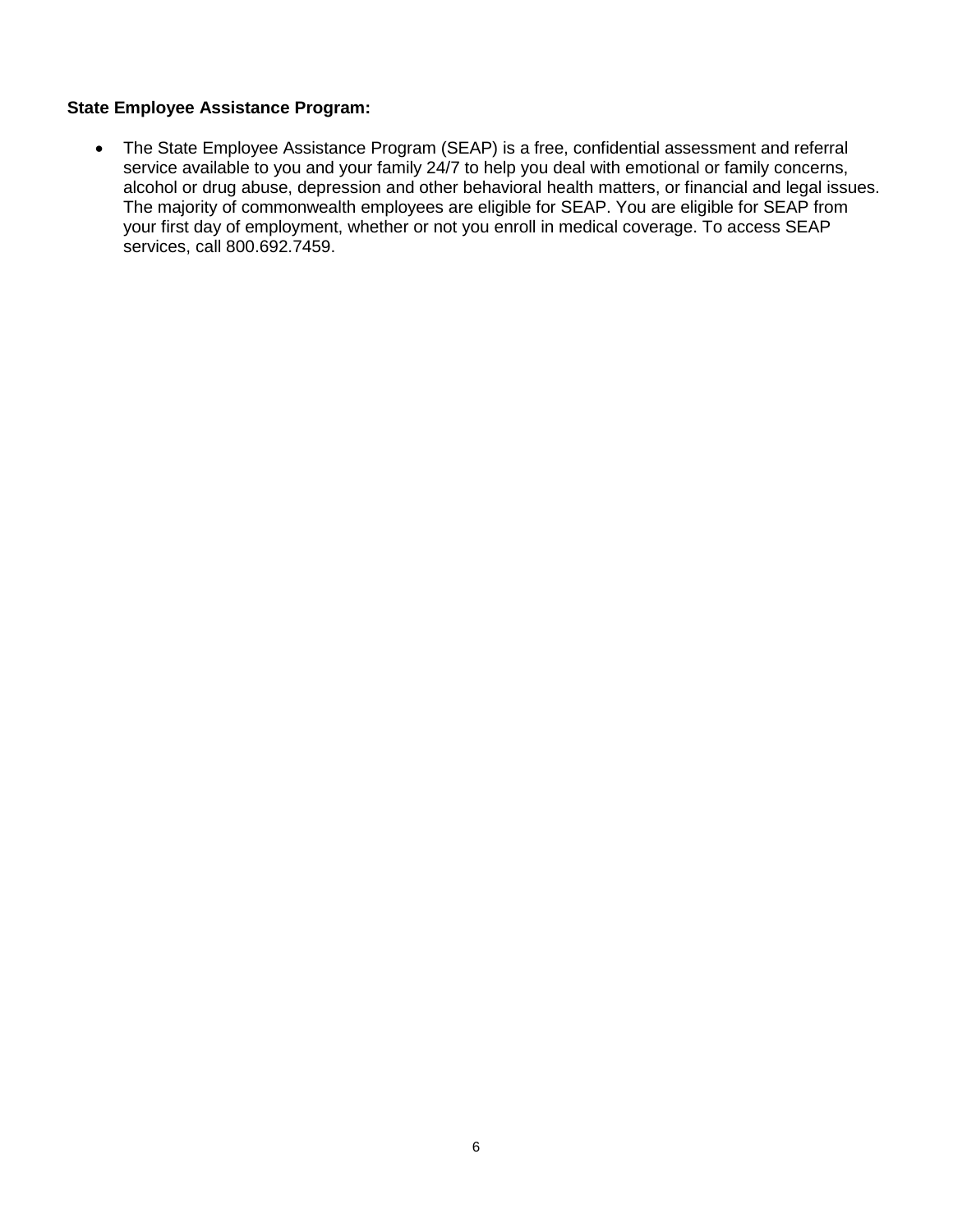# **Retirement (State Employees' Retirement System [SERS]):**

- Enrollment into a plan is mandatory and automatic.
- If you were previously a member of SERS, you will be enrolled into the same plan.
- SERS members prior to January 1, 2011, contribute 6.25% of their gross biweekly salary (pre-tax).
- SERS members from January 1, 2011, through December 31, 2018, contribution rates are below:
	- o A3
- 6.25% contribution rate
- 2% benefit accrual rate
- $\circ$  A4
- 9.3% contribution rate
- 2.5% benefit accrual rate
- $\circ$  Employees in A3 or A4 classes are vested after 10 years of service, or 3 years of service after reaching normal retirement age (55 for criminal law agents or 65 for all other employees).
- $\circ$  All new law enforcement employees will be placed in the A3 or A4 class and are not subject to the new plans listed below.
- SERS non-law enforcement members starting after January 1, 2019, will have three plans to choose from:
	- o A5
- $\blacksquare$  Hybrid plan defined benefit + defined contribution
- 8.25% contribution rate
- 1.25% benefit accrual rate
- o A6
- $\blacksquare$  Hybrid plan defined benefit + defined contribution
- 7.5% contribution rate
- 1% benefit accrual rate
- $\circ$  Employees in A5 or A6 classes are vested after 10 years of service, or 3 years of service after reaching normal retirement age of 67
- o Straight Defined Contribution Plan
	- 7.5% contribution rate
	- No retirement benefit
	- No vesting
	- Can "cash out" at retirement/separation
- Employees will receive additional information on the retirement plans in the mail at home about a week after their start date, which will include the enrollment form for an alternative retirement plan selection.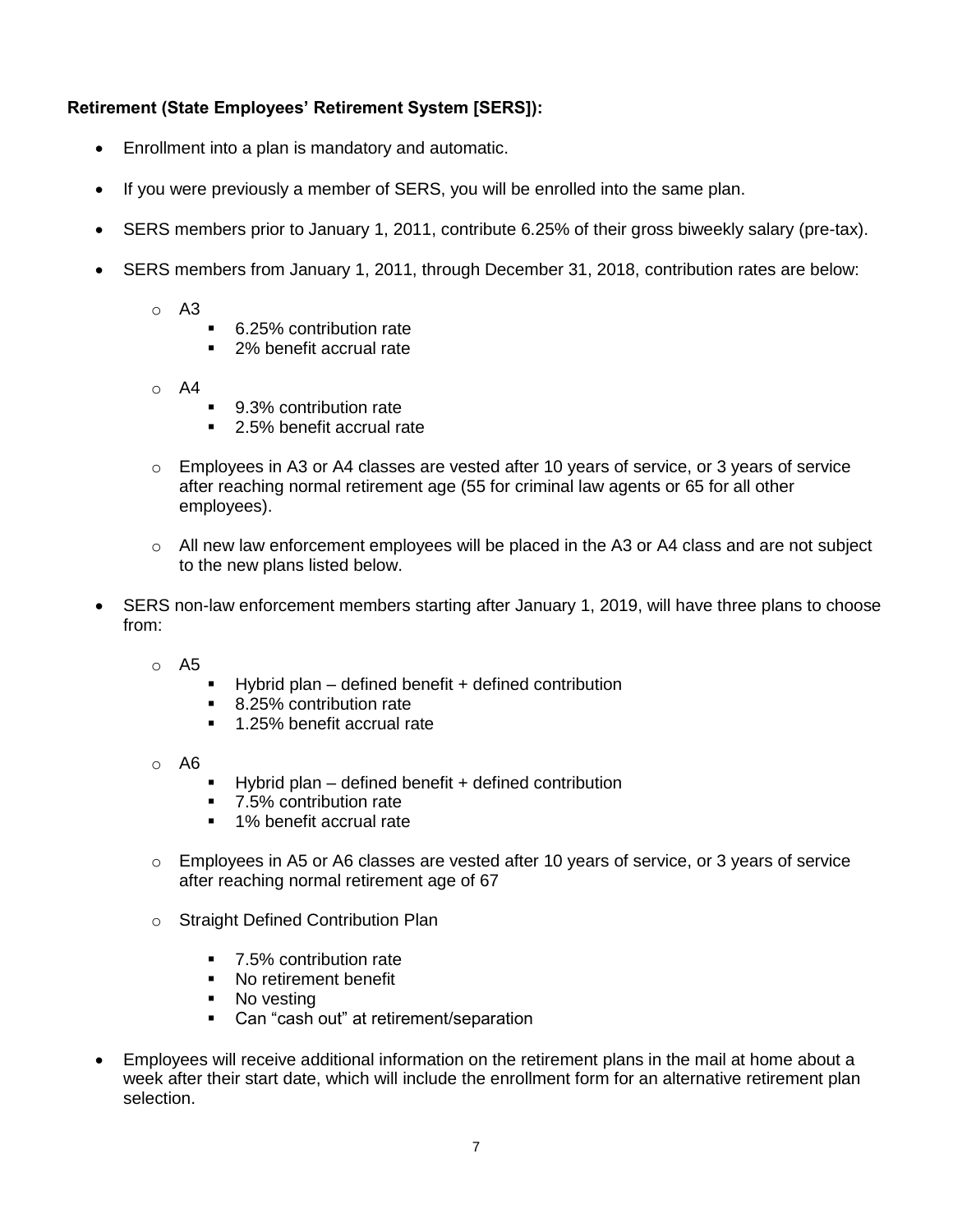## **Deferred Compensation (Empower Retirement):**

- The commonwealth also makes it easy for you to voluntarily set aside more money for retirement. The State Employees' Retirement System manages a program that allows you to have some of your pay automatically deducted and invested in a variety of investment options.
- You select the amount you want to invest, as long as it is at least \$5 per pay and not more than the annual IRS limit. And you decide which of the available funds to invest in – there are aggressive, moderate and conservative risk profile options along with many other choices.
- Your deferred compensation account has certain tax advantages as outlined in 457(b) of the federal tax code. Since deductions are taken on a pretax basis, you save money because you are not paying federal income tax on your deductions. Or, if you prefer, you can choose the Roth 457 option. You pay taxes now, but do not pay taxes on the gains when you retire.
- To get more information or to enroll in the deferred compensation program, contact the plan administrator, Empower Retirement at 866.737.7457. Learn more at www.SERS457.com.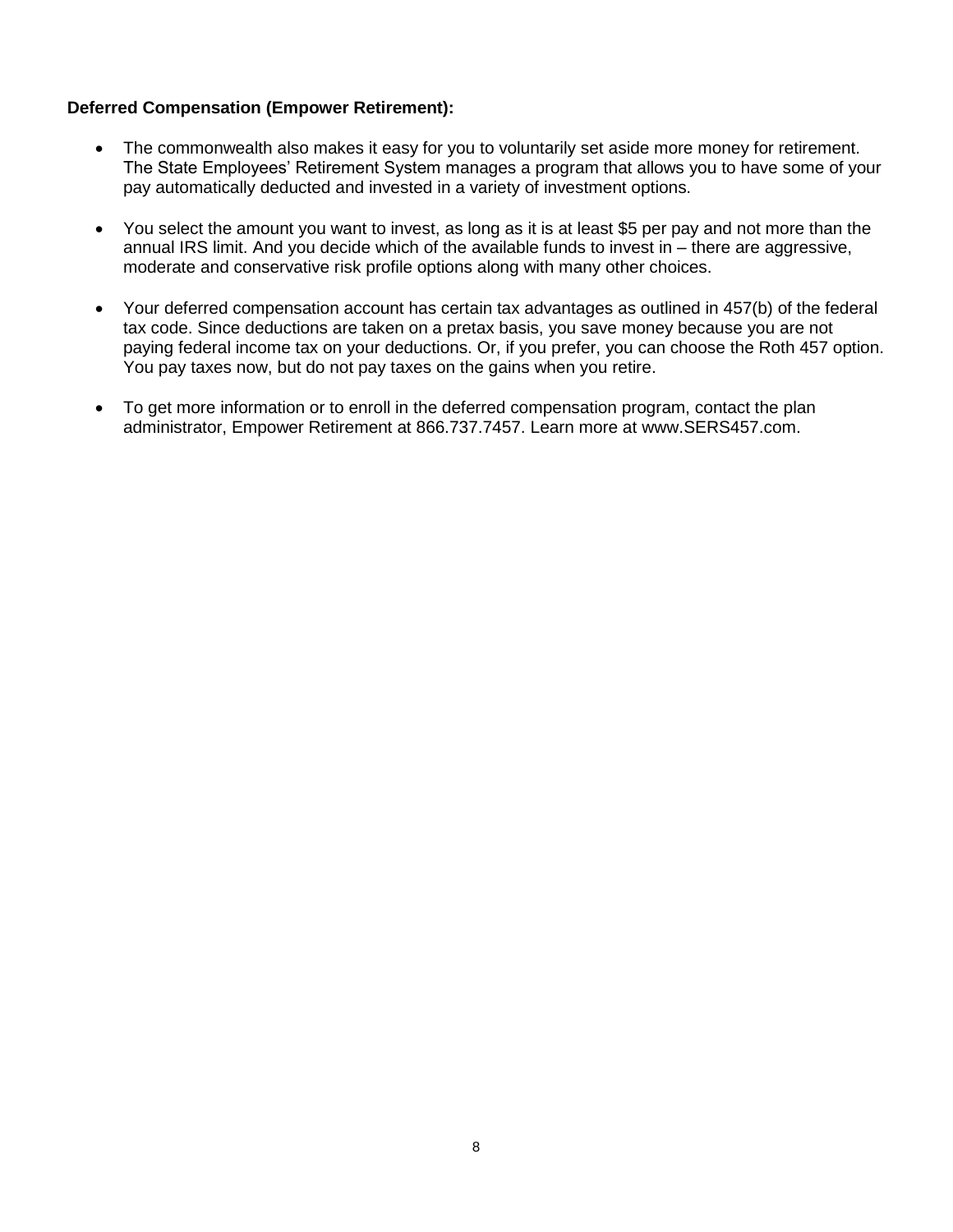#### **Life Insurance:**

- Commonwealth-Provided Life Insurance (MetLife)
	- o Automatically enrolled after 90 days of employment at no cost to you.
	- o In the event of your death, your beneficiaries will receive a sum equal to your annual salary (rounded to the nearest \$1,000), up to \$40,000.
	- $\circ$  You will receive a packet in the mail from MetLife that includes detailed information about the coverage, as well as how to elect your beneficiaries. You can designate your beneficiaries online or by mail after your coverage effective date.
	- o For more information, contact MetLife directly at 1-855-972-5433 or visit www.metlife.com/mybenefits.
- Optional Life Insurance (Prudential)
	- $\circ$  You can buy additional life insurance for yourself or your dependents with convenient payroll deductions. A group rate has been negotiated with Prudential for you to buy up to five times your annual salary to be paid to your selected beneficiary. Prudential will send an informational packet to your home, which includes details about purchasing coverage for your spouse/domestic partner and children.
	- $\circ$  You must enroll in this coverage within 60 days of starting work or wait until an annual open enrollment period. You can enroll by calling Prudential at 800.893.7316 or by visiting www.Prudential.com/Pennsylvania.
- Optional Disability (Prudential)
	- $\circ$  Prudential offers a group rate for long-term disability insurance to commonwealth employees who authorize payroll deductions. If you become disabled and cannot work, purchasing this insurance would allow you to receive 60% of your monthly earnings (reduced for certain other disability income), typically until you reach retirement age. Rates are based on your age and salary. Prudential will send an informational packet to your home.
	- o Prudential also offers a group rate for short-term disability insurance. Coverage includes payments equal to 60% of your weekly income (up to \$1,000) and payments may begin after 14 days and last up to 11 weeks.
	- $\circ$  You must enroll in this coverage within 60 days of starting work or wait until an annual open enrollment period. You can enroll by calling Prudential at 800.893.7316 or by visiting www.Prudential.com/Pennsylvania.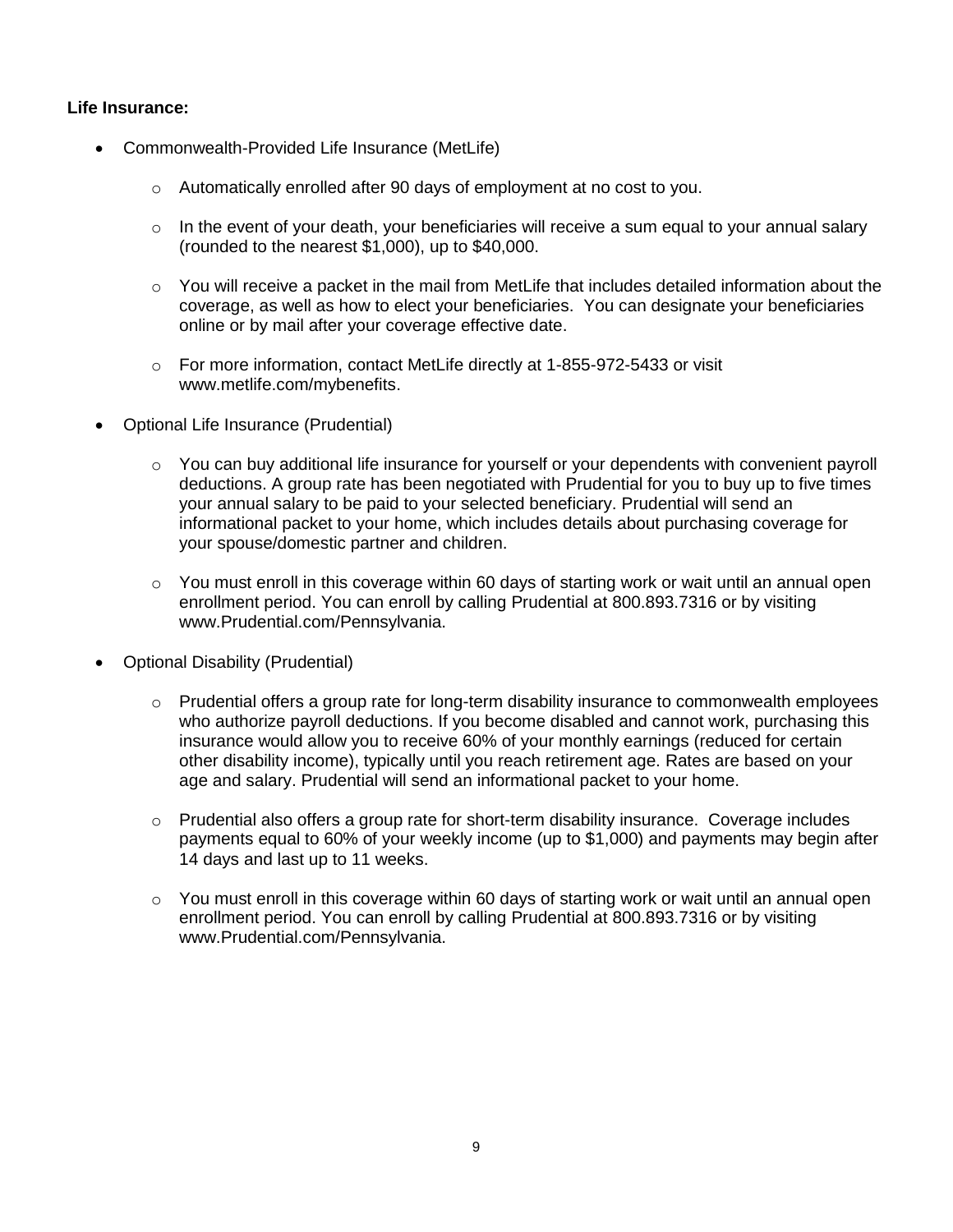- Optional Critical Illness Insurance (MetLife)
	- o This is a voluntary benefit that can help relieve the financial impact of a sudden, critical health event by providing a lump sum cash benefit if you are diagnosed with a covered critical illness (pre-existing condition limitations may apply).
	- o Coverage options of \$10,000, \$20,000, or \$30,000 for employee and spouse/domestic partner/child may be covered for 50% of selected benefit.
	- o To enroll, contact MetLife at 1-877-755-7480 x2001 or go to their website at www.metlife.com/pennsylvania.
- To obtain additional information about home and auto insurance, pet insurance, identity theft protection, and other employee discount programs, go to www.paemployeesavings.com.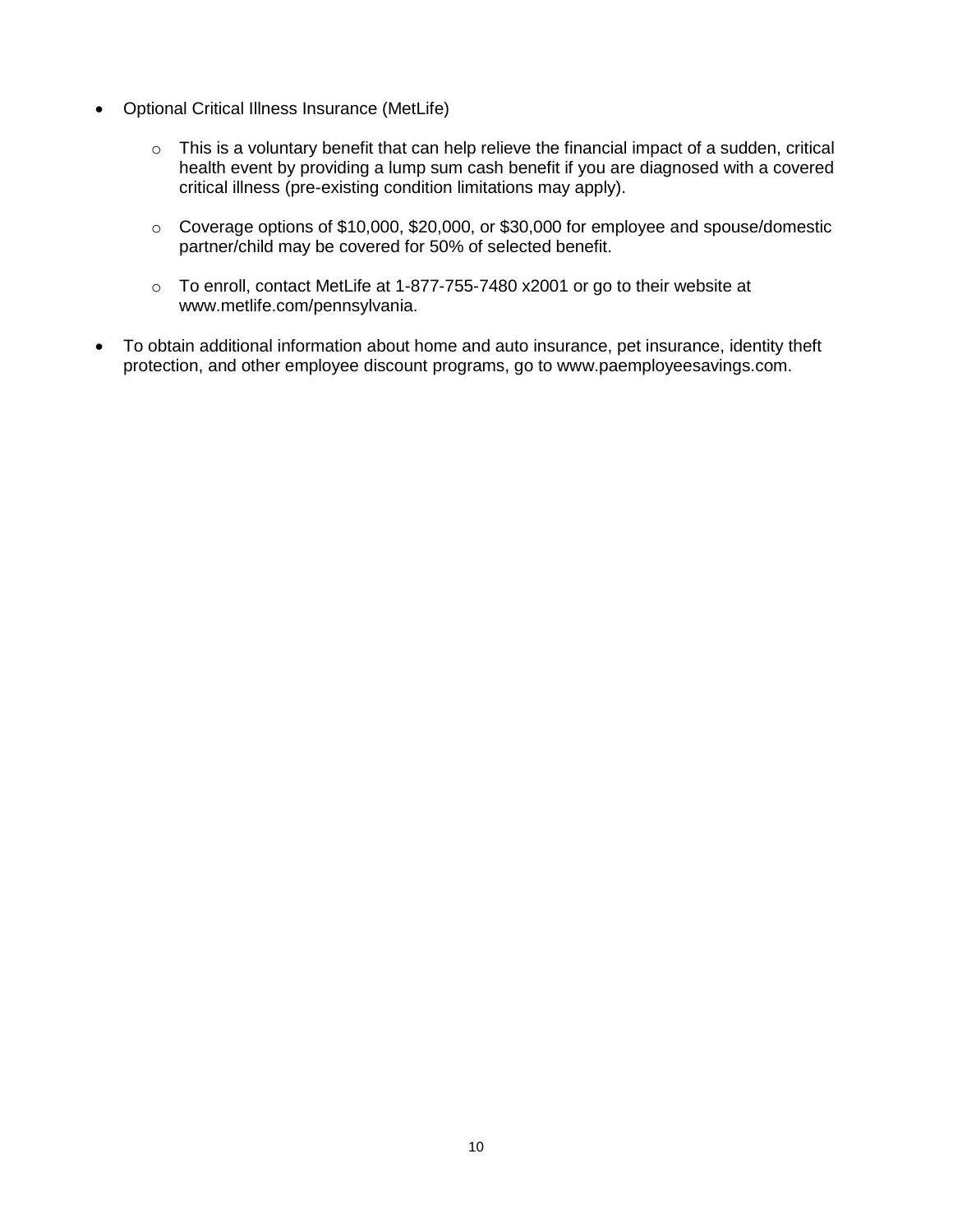# **Additional Savings Opportunities:**

- College Savings
	- $\circ$  You can use payroll deductions to fund Pennsylvania 529 college savings accounts. Named for Section 529 of the federal tax code, these savings accounts provide tax advantages and are a great way to save for college. Before you can begin payroll deductions, you must set up your Pennsylvania Treasury Department account. Visit www.pa529.com to enroll online or download the enrollment form. If you have questions or need assistance, call 800.440.4000.
	- $\circ$  You will get a confirmation letter from the Treasury Department that includes your account number. Using your account number, submit a direct deposit authorization form to the HR Office or visit ESS to add an "other bank" direct deposit payroll deduction. After your original deduction is in place, you are welcome to change it at any time.
- Dependent Care Account Plan (DCAP)
	- o In most cases, you can set aside up to \$5,000 annually using pretax payroll deductions to pay for eligible child care expenses, including before and after-school programs and some summer camps. School tuition and overnight camps are excluded. Children must be under 13 years old. In some cases, the funds are available to care for adult dependents.
	- $\circ$  Calendar year funds that are not submitted for reimbursement by the following March are forfeited.
	- $\circ$  Because these deductions are taken on a pretax basis, you save money because you are not paying federal income or Social Security taxes on them.
	- o To enroll in DCAP, go to www.fsa.oa.pa.gov.
- PA ABLE Program
	- $\circ$  You can set aside money for disability-related expenses for yourself or an immediate family member.
	- o Sign up at www.paable.gov.
- Savings Bonds
	- $\circ$  One of the many benefits of savings bonds is that you can purchase them for others, including children and grandchildren. You can elect to have money direct deposited from your pay to purchase U.S. Savings Bonds. Bonds are low-risk savings products that require you to wait a certain period of time in order to reap maximum financial benefits.
	- $\circ$  To use payroll deductions to buy savings bonds, enroll through the Federal Reserve's "Treasury Direct" program at www.TreasuryDirect.gov. Using your account number, submit a direct deposit authorization form to the HR Office or visit ESS to add an "other bank" direct deposit payroll deduction.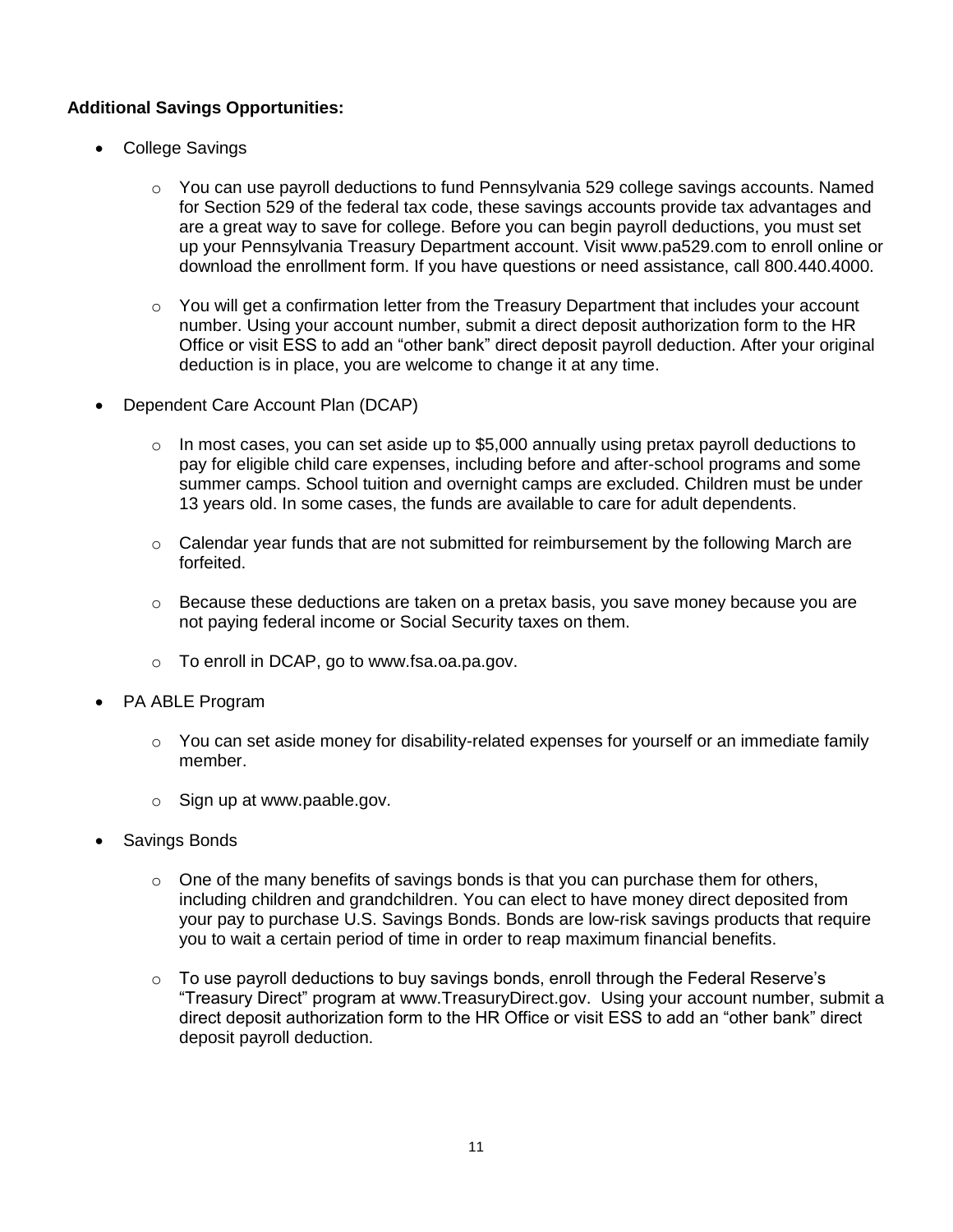## **Leave:**

- Annual
	- o Used for vacations, non-medical time off, etc.
	- o Eligible to use after 30 calendar days of employment.
	- $\circ$  Non-represented employees may anticipate annual leave that will be earned in the leave calendar year, beginning after 30 days of employment, at the discretion of the supervisor. Union-covered employees must complete one year of employment before being allowed to anticipate annual leave, at the discretion of the supervisor.
	- o Annual leave is carried over from year to year.
		- 45-day maximum carryover for AFSCME and Non-represented employees.
		- **50-day maximum carryover for FOP employees.**
		- Any leave above the maximum that is not used prior to the end of the extended leave calendar will be converted to sick leave (as long as the employee is below the maximum sick leave carryover requirement).
	- o At termination of employment, regardless of reason, employees are paid out for earned leave available at time of separation.
	- o Earned on a "per pay period" basis.
	- o Up to 3 years of service:
		- **Non-represented** 
			- $\Diamond$  4.04 hours per pay period
			- $\Diamond$  14 days per year
		- Union
			- $\Diamond$  3.18 hours per pay period (75-hour employees)
			- $\Diamond$  3.39 hours per pay period (80-hour employees)
			- $\Diamond$  11 days per year
	- o Over 3 years of service to 15 years of service inclusive:
		- All employees
			- $\lozenge$  5.48 hours per pay period (75-hour employees)
			- $\lozenge$  5.85 hours per pay period (80-hour employees)
			- $\Diamond$  19 days per year
	- o Over 15 years of service:
		- All employees
			- $\lozenge$  6.92 hours per pay period (75-hour employees)
			- $\lozenge$  7.38 hours per pay period (80-hour employees)
			- $\Diamond$  24 days per year
	- o Over 25 years of service (if hired prior to July 1, 2011):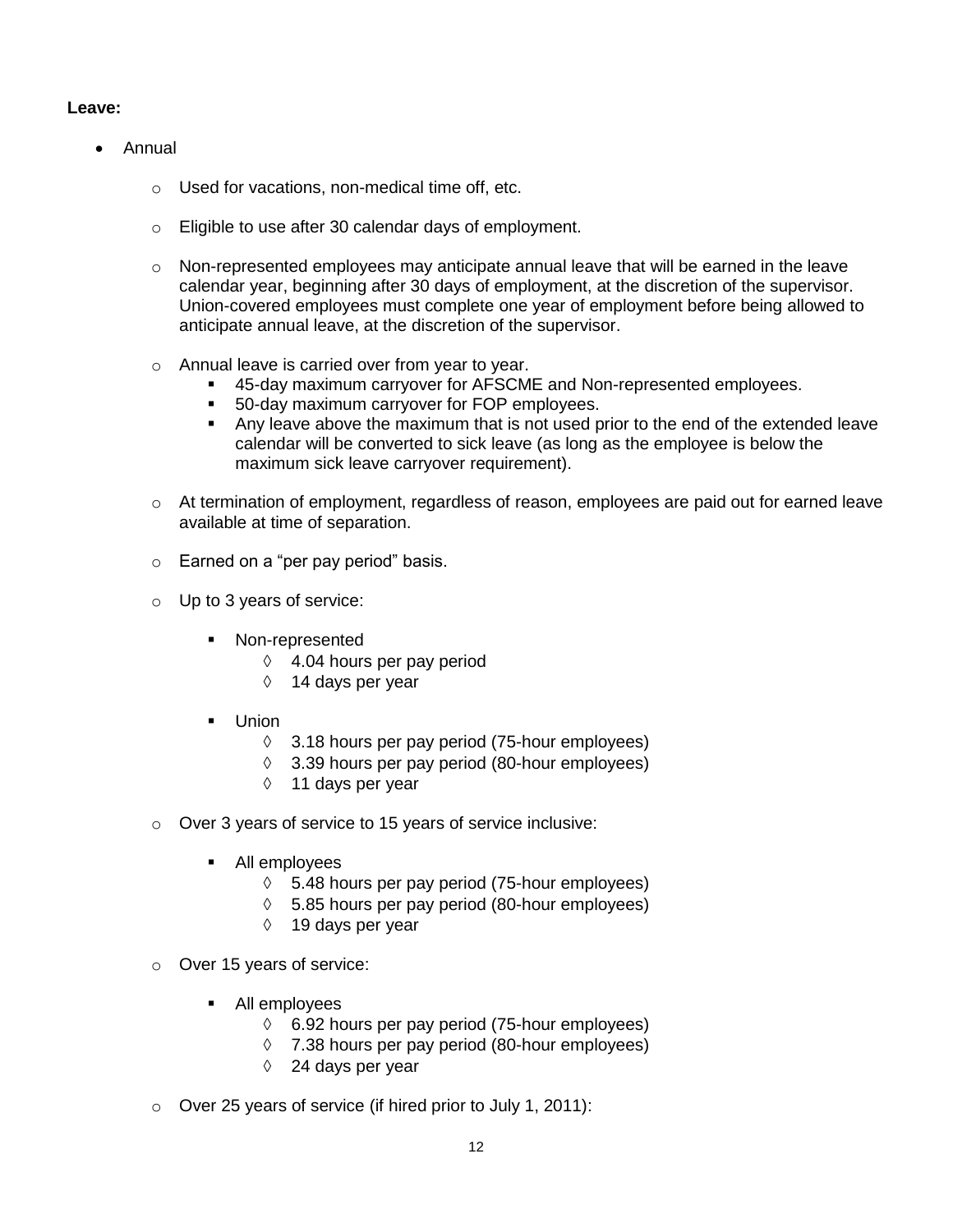- All employees
	- $\lozenge$  8.65 hours per pay period (75-hour employees)
	- $\lozenge$  9.23 hours per pay period (80-hour employees)
	- $\Diamond$  30 days per year
- Sick
	- o Used for employee illnesses or injuries and medical appointments.
	- o Eligible to use after 30 calendar days of employment.
	- $\circ$  Non-represented employees may anticipate sick leave that will be earned in the leave calendar year, beginning after 30 days of employment, at the discretion of the supervisor. Union-covered employees must complete one year of employment before being allowed to anticipate sick leave, at the discretion of the supervisor.
	- o Sick leave is carried over from year to year.
		- **300-day maximum carryover for all employees**
	- o Earned on a "per pay period" basis.
		- Non-represented
			- 3.75 hours per pay period
			- 13 days per year
		- **Union** 
			- $\Diamond$  3.18 hours per pay period (75-hour employees)
			- $\Diamond$  3.39 hours per pay period (80-hour employees)
			- $\Diamond$  11 days per year
	- o Sick bereavement leave:
		- Used for the passing of a family member
		- 3 or 5 days allowed per occurrence, depending on the relationship of the deceased
		- **•** Deducted from regular sick leave balance
	- o Sick family leave:
		- Used to care for an immediately family member during an illness or injury
		- Spouse, same-sex domestic partner, parent, child, stepchild, foster child, child of same sex domestic partner, or sibling
		- 5 days allowed per year
		- **•** Deducted from regular sick leave balance
	- $\circ$  Incentive for employees with more than one year of service who use no sick leave in an entire leave calendar year.
		- Earn half-day (3.75/4.00 hours) for no sick leave use in half of a leave calendar year (13 pay periods).
		- Sick bereavement leave does not count
		- **Extra leave is added to the annual leave quota at the beginning of the following leave** calendar year
		- All earned leave is available for use on the first day of the following leave calendar year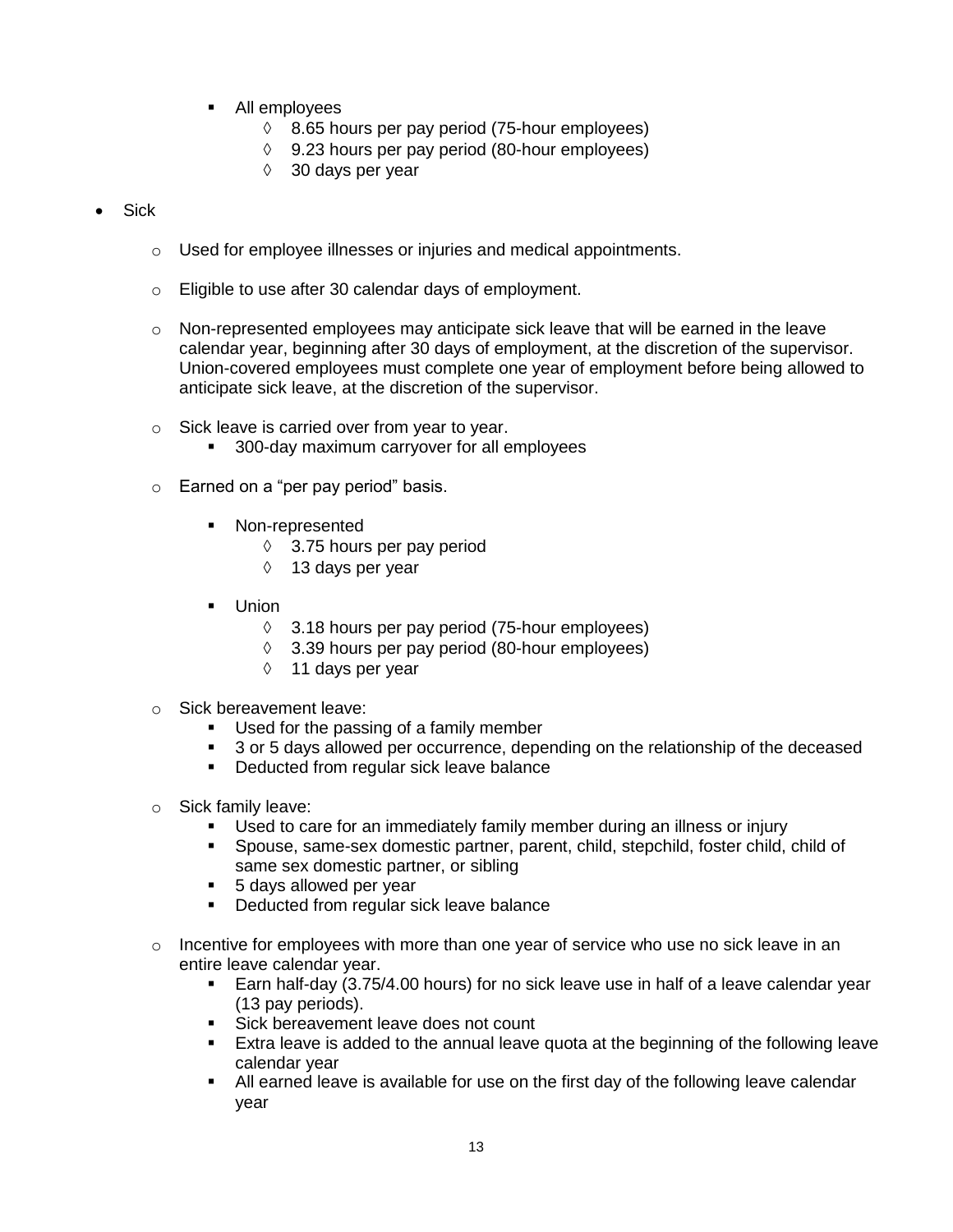- Family and Medical Leave Act (FMLA) and Workers' Compensation Leave
	- o See attached *Notice to Employees* on each topic.